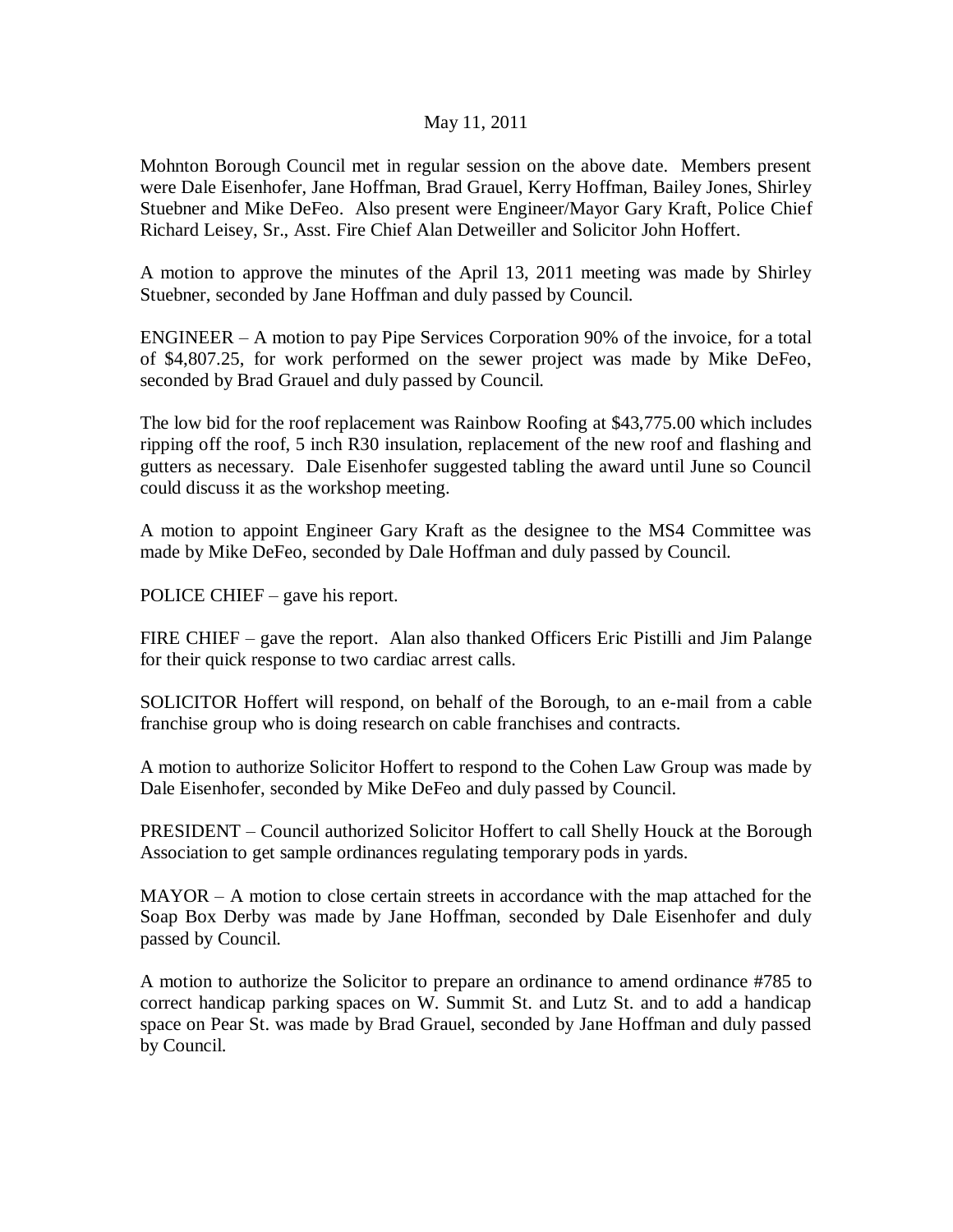May 11, 2011

Officer Jones is out on extended leave. Mayor Kraft suggested Council use part-time police to cover 24 hours per week. If the cost goes beyond the amount budgeted for parttime, overtime funds should be used.

A motion to hire an officer to work 24 hours per week and re-evaluate the matter in August was made by Shirley Stuebner, seconded by Dale Eisenhofer and duly passed by Council.

## COMMITTEE REPORTS

FINANCE – Receipts and expenditures were read.

RECREATION – Jane Hoffman reported that interviews were conducted for playground positions.

A motion to hire six playground leaders for summer employment, subject to satisfactory background checks and drug testing, was made by Jane Hoffman, seconded by Shirley Stuebner and duly passed by Council.

|  |  |  |  |  | Leaders and rates are as follows: |
|--|--|--|--|--|-----------------------------------|
|--|--|--|--|--|-----------------------------------|

| Alyssa Raven     | \$9.50 per hour  |
|------------------|------------------|
| Benjamin Bushkie | \$7.50 per hour  |
| Josh Encarnacion | \$7.50 per hour  |
| Mary Naugle      | \$10.00 per hour |
| Candy Kline      | \$7.75 per hour  |
| Samantha Kline   | \$7.25 per hour  |

A motion to hire Tom Ressler for the part-time playground maintenance to be paid \$12.00 per hours and work 25 hours per week, unless there is a big event and more hours are approved by the Recreation committee, was made by Jane Hoffman and seconded by Bailey Jones.

A roll call vote was taken:

| Dale Eisenhofer – YES |      | Bailey Jones –          | YES |
|-----------------------|------|-------------------------|-----|
| Jane Hoffman -        | YES. | Shirley Stuebner $-$ NO |     |
| <b>Brad Grauel -</b>  | YES. | Mike DeFeo -            | NO. |

GRANTS, ACQUISITIONS & COMMUNITY RELATIONS – Bailey Jones attended the Governor Mifflin coordinating Council meeting. A regional skate board park was discussed. The Pennwyn playground was proposed as a possible location.

A peer study group on parks and recreations needs will be formed. An elected official and a citizen from each municipality will be on the committee.